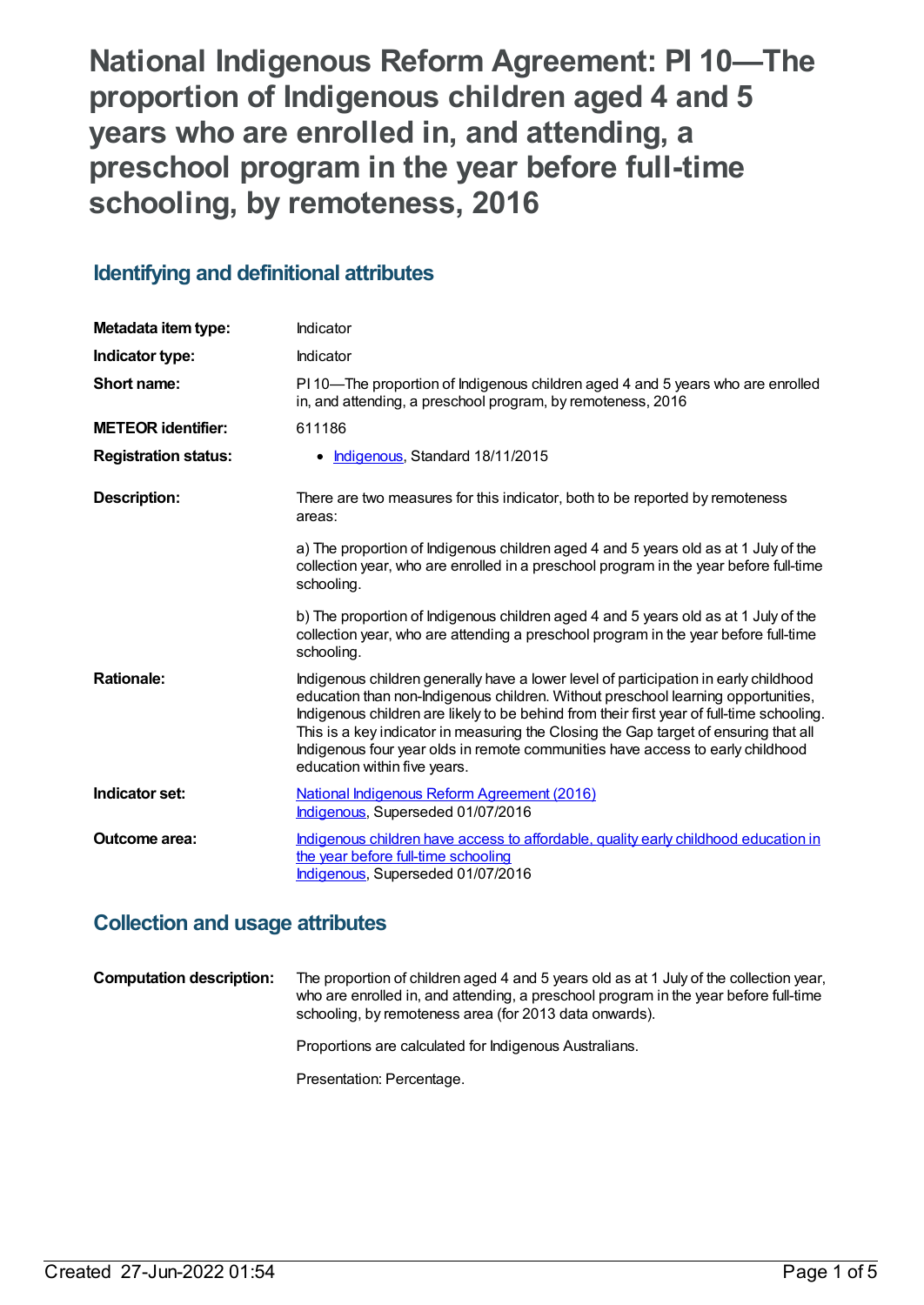| <b>Computation:</b>             | 100 x (Numerator ÷ Denominator)                                                                                                                                                                                                                                                                                                                                                                                                                                               |
|---------------------------------|-------------------------------------------------------------------------------------------------------------------------------------------------------------------------------------------------------------------------------------------------------------------------------------------------------------------------------------------------------------------------------------------------------------------------------------------------------------------------------|
|                                 | The numerator is obtained by summing all children aged 4 and 5 years old who are<br>reported as Indigenous and for Measure (a), have a 'Yes' response against the<br>data element 'Preschool program enrolment indicator', and for Measure (b), have a<br>'Yes' response against the data element 'Preschool program attendance indicator'.<br>The denominator is the projected number of Indigenous children aged 4 years as at<br>30 June in the numerator collection year. |
|                                 | Measure (a): The proportion of Indigenous children aged 4 and 5 years old who are<br>enrolled in a preschool program in the year before full-time schooling.                                                                                                                                                                                                                                                                                                                  |
|                                 | Measure (b): The proportion of Indigenous children aged 4 and 5 years old who are<br>attending a preschool program in the year before full-time schooling.                                                                                                                                                                                                                                                                                                                    |
| Numerator:                      | Measure (a): The number of Indigenous children aged 4 and 5 years old as at 1 July<br>of the collection year, who are enrolled in a preschool program in the year before<br>full-time schooling.                                                                                                                                                                                                                                                                              |
|                                 | Measure (b): The number of Indigenous children aged 4 and 5 years old as at 1 July<br>of the collection year, who are attending a preschool program in the year before<br>full-time schooling.                                                                                                                                                                                                                                                                                |
| <b>Numerator data elements:</b> | Data Element / Data Set-                                                                                                                                                                                                                                                                                                                                                                                                                                                      |
|                                 | Data Element                                                                                                                                                                                                                                                                                                                                                                                                                                                                  |
|                                 | Child-preschool program attendance indicator                                                                                                                                                                                                                                                                                                                                                                                                                                  |
|                                 | Data Source                                                                                                                                                                                                                                                                                                                                                                                                                                                                   |
|                                 | <b>National Early Childhood Education and Care Collection</b>                                                                                                                                                                                                                                                                                                                                                                                                                 |
|                                 | NMDS / DSS                                                                                                                                                                                                                                                                                                                                                                                                                                                                    |
|                                 | <b>Early Childhood Education and Care DSS 2015</b>                                                                                                                                                                                                                                                                                                                                                                                                                            |
|                                 | Guide for use                                                                                                                                                                                                                                                                                                                                                                                                                                                                 |
|                                 | Data source type: Compilation of jurisdictional administrative data and<br>censuses                                                                                                                                                                                                                                                                                                                                                                                           |
|                                 | Data Element / Data Set-                                                                                                                                                                                                                                                                                                                                                                                                                                                      |
|                                 | Data Element                                                                                                                                                                                                                                                                                                                                                                                                                                                                  |
|                                 | Child-preschool program enrolment indicator                                                                                                                                                                                                                                                                                                                                                                                                                                   |
|                                 | <b>Data Source</b>                                                                                                                                                                                                                                                                                                                                                                                                                                                            |
|                                 | <b>National Early Childhood Education and Care Collection</b>                                                                                                                                                                                                                                                                                                                                                                                                                 |
|                                 | NMDS / DSS                                                                                                                                                                                                                                                                                                                                                                                                                                                                    |
|                                 | <b>Early Childhood Education and Care DSS 2015</b>                                                                                                                                                                                                                                                                                                                                                                                                                            |
|                                 | Guide for use                                                                                                                                                                                                                                                                                                                                                                                                                                                                 |
|                                 | Data source type: Compilation of jurisdictional administrative data and<br>censuses.                                                                                                                                                                                                                                                                                                                                                                                          |
|                                 | <b>Data Element / Data Set-</b>                                                                                                                                                                                                                                                                                                                                                                                                                                               |
|                                 | Data Element                                                                                                                                                                                                                                                                                                                                                                                                                                                                  |
|                                 | Person-date of birth                                                                                                                                                                                                                                                                                                                                                                                                                                                          |
|                                 | <b>Data Source</b>                                                                                                                                                                                                                                                                                                                                                                                                                                                            |
|                                 | <b>National Early Childhood Education and Care Collection</b>                                                                                                                                                                                                                                                                                                                                                                                                                 |
|                                 | NMDS / DSS                                                                                                                                                                                                                                                                                                                                                                                                                                                                    |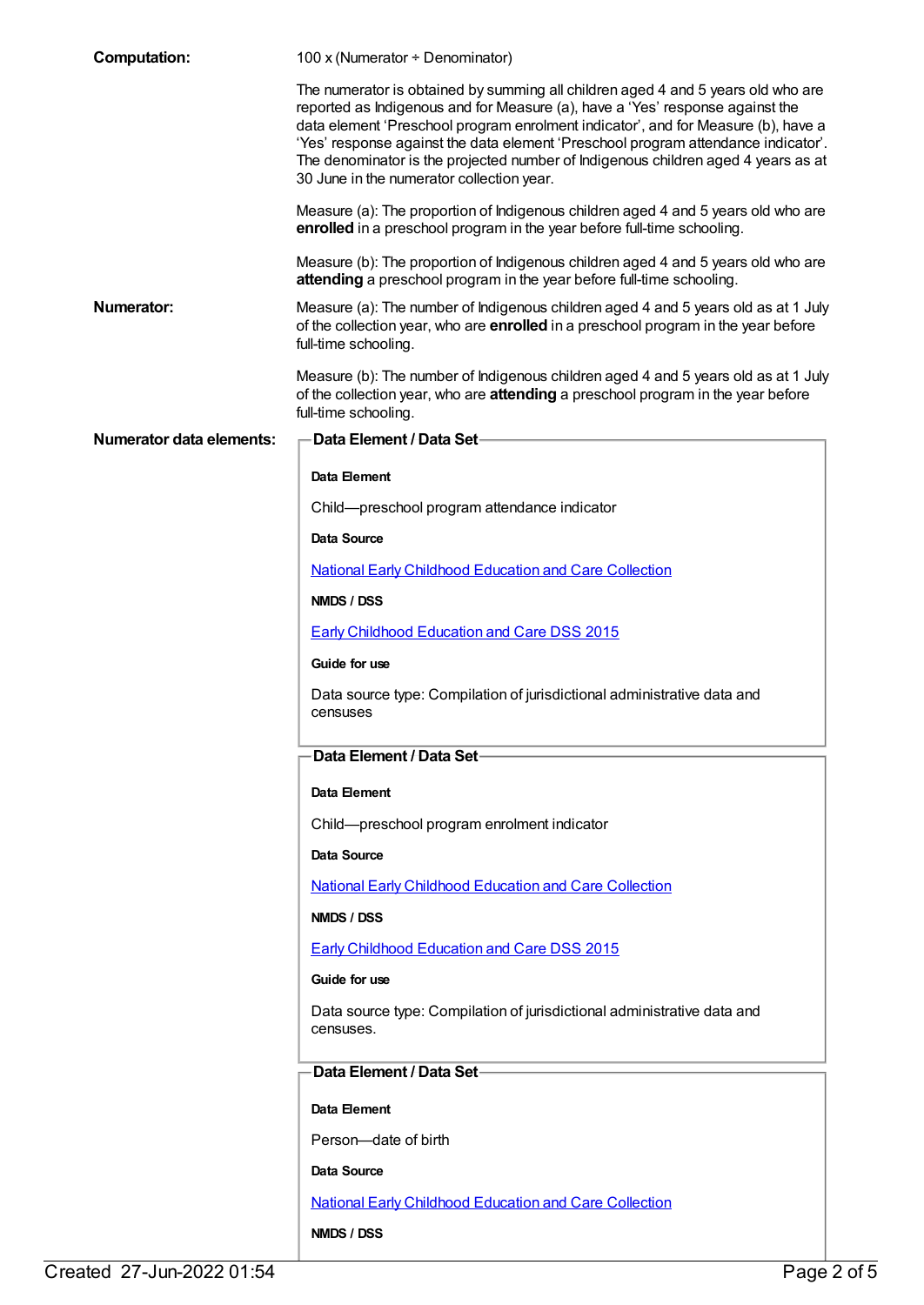#### Early Childhood [Education](https://meteor.aihw.gov.au/content/602243) and Care DSS 2015

#### **Guide for use**

Data source type: Compilation of jurisdictional administrative data and censuses.

### **Data Element / Data Set**

#### **Data Element**

Person—Indigenous status

**Data Source**

National Early [Childhood](https://meteor.aihw.gov.au/content/444080) Education and Care Collection

### **NMDS / DSS**

Early Childhood [Education](https://meteor.aihw.gov.au/content/602243) and Care DSS 2015

### **Guide for use**

Data source type: Compilation of jurisdictional administrative data and censuses.

| Denominator:                            | Estimated number of Indigenous children aged 4 years old.                                                                                                                                   |
|-----------------------------------------|---------------------------------------------------------------------------------------------------------------------------------------------------------------------------------------------|
| Denominator data<br>elements:           | Data Element / Data Set-                                                                                                                                                                    |
|                                         | Data Element                                                                                                                                                                                |
|                                         | Person-estimated resident population of Australia                                                                                                                                           |
|                                         | Data Source                                                                                                                                                                                 |
|                                         | ABS Indigenous estimates and projections (2011 Census-based)                                                                                                                                |
|                                         | Guide for use                                                                                                                                                                               |
|                                         | ABS Indigenous population projections by remoteness based on the 2011<br>Census has been specified as the only currently available source of data.                                          |
| Disaggregation:                         | For enrolment and attendance (both measures a) and b)):                                                                                                                                     |
|                                         | Current Period (2014):                                                                                                                                                                      |
|                                         | Total only, by remoteness areas (Major cities; Inner/Outer regional areas;<br>Remote/Very remote areas).                                                                                    |
|                                         | <b>Time series—2013</b> (previously provided—was the first year of all jurisdictions<br>reporting data for children in year before full-time schooling) and 2014 (available<br>this cycle): |
|                                         | • Indigenous: Total only, by remoteness areas (Major cities; Inner/Outer<br>regional areas; Remote/Very remote areas)<br>• Indigenous status: state/territory.                              |
| <b>Disaggregation data</b><br>elements: | Data Element / Data Set-                                                                                                                                                                    |
|                                         | Guide for use                                                                                                                                                                               |
|                                         | For 2014, all jurisdictions are able to provide counts for Indigenous children in<br>the year before full-time schooling.                                                                   |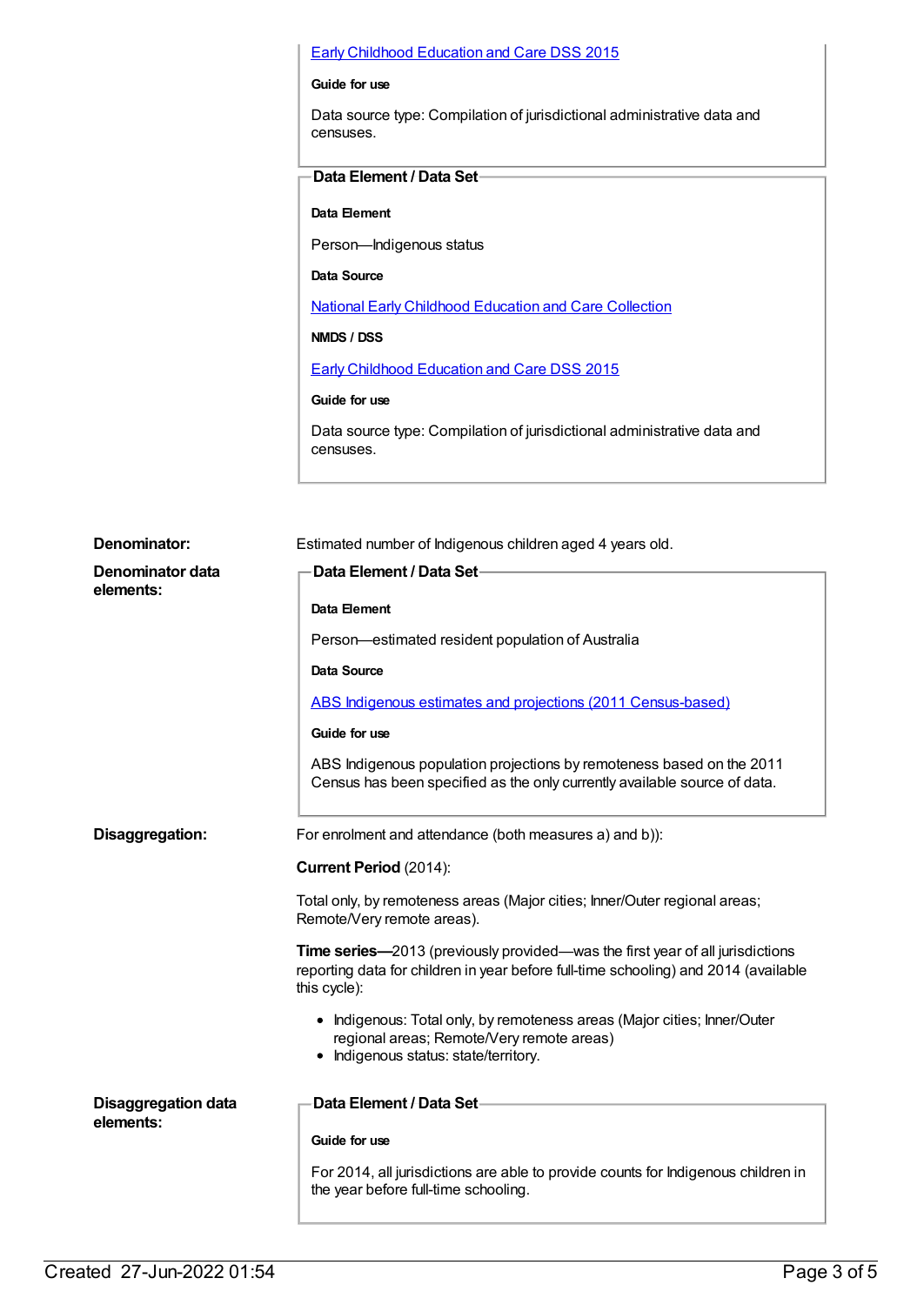**Comments:** This performance indicator (measures (a) and (b)) should use child level data excluding repeaters where available, [calculated](file:///content/349895) using a Statistical Linkage Key (SLK) which provides a unique identifier for the majority of children.

> Currently, some records in the National Early Childhood Education and Care (ECEC) Collection are produced from aggregate data rather than at the unique child level. Where no child level data are available, counts of preschool episodes are to be used.

> Where available, the count of 'Children in a preschool program in the year before full-time schooling' (YBFS) is to be used. This count includes all children aged 4 and 5 years old who were enrolled in and attended a preschool program in the YBFS for the first time in the collection year (that is, excluding 5 year old children who were enrolled in and attended more than one year of a preschool program).

Where YBFS is not available, the count of 'Children in a preschool program in the calendar year' ('Children in 2014') is to be used. This count includes all children aged 4 and 5 years old that were enrolled in and attended a preschool program in the collection year. A child is included in this count regardless of whether they also attend a preschool program in a previous year (that is, including children who were enrolled in and attended more than one year of a preschool program).

For more information on creating unique child records from child episode data, including how to treat multiple enrolments and repeat enrolments over time, see Chapter 3, ABS, *National Early Childhood Education and Care Collection: Concepts, Sources and Methods, 2013* (ABS cat. no. 4240.0.55.001).

In addition, where information on the child's usual place of residence is not available – that is, where insufficient information on the child's address was collected, where no address details have been provided, or no unit record level information exists - remoteness area is to be assigned using the address of the service at which the child is enrolled, according to the Remoteness Structure of the ABS Australian Statistical Geography Standard (ASGS).

### **Representational attributes**

| Percentage |
|------------|
| Real       |
| Person     |
| NN.N       |
|            |

### **Indicator conceptual framework**

| Framework and | Socioeconomic Factors |
|---------------|-----------------------|
| dimensions:   |                       |

### **Data source attributes**